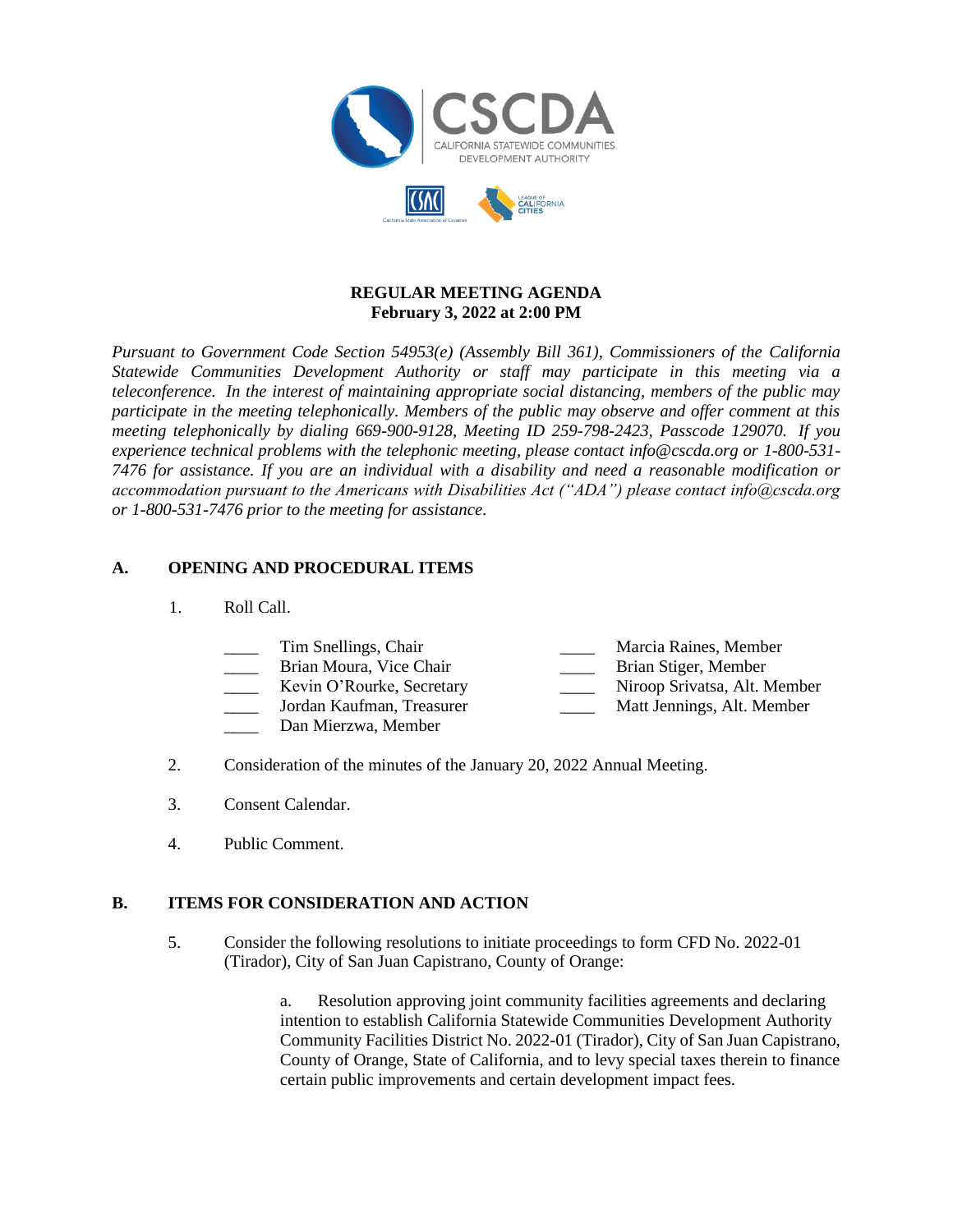b. Resolution to incur bonded indebtedness to finance certain public improvements within California Statewide Communities Development Authority Community Facilities District No. 2022-01 (Tirador), City of San Juan Capistrano, County of Orange, State of California and calling for a public hearing.

6. Consider the following resolutions to initiate proceedings to form CFD No. 2022-02 (Point Martin), City of Daly City, County of San Mateo:

> a. Resolution approving joint community facilities agreements and declaring intention to establish California Statewide Communities Development Authority Community Facilities District No. 2022-02 (Point Martin), City of Daly City, County of San Mateo, State of California, and to levy special taxes therein to finance certain public improvements and certain development impact fees.

b. Resolution to incur bonded indebtedness to finance certain public improvements within California Statewide Communities Development Authority Community Facilities District No. 2022-02 (Point Martin), City of Daly City, County of San Mateo, State of California and calling for a public hearing.

- 7. Consider a resolution of consideration to amend the rate and method of apportionment for California Statewide Communities Development Authority Community Facilities District No. 2016-01 (Napa Pipe), County of Napa, State of California and related matters.
- 8. Consideration of a Joint Exercise of Powers Agreement between CSCDA and the El Toro Water District.
- 9. Consideration of a resolution approving an increased principal amount not-to-exceed \$700,000 of outstanding commercial PACE bonds for Santee Senior Retirement Communities LLC (Lantern Crest Senior Living), City of Santee, County of San Diego California.
- 10. Consideration of Second Amended and Restated Services Agreement with Bridge Strategic Partners.

#### **C. STAFF ANNOUNCEMENTS, REPORTS ON ACTIVITIES OR REQUESTS**

- 11. Executive Director Update.
- 12. Staff Updates.
- 13. Adjourn.

**NEXT MEETING:** Thursday, February 17, 2022 at 2:00 p.m.